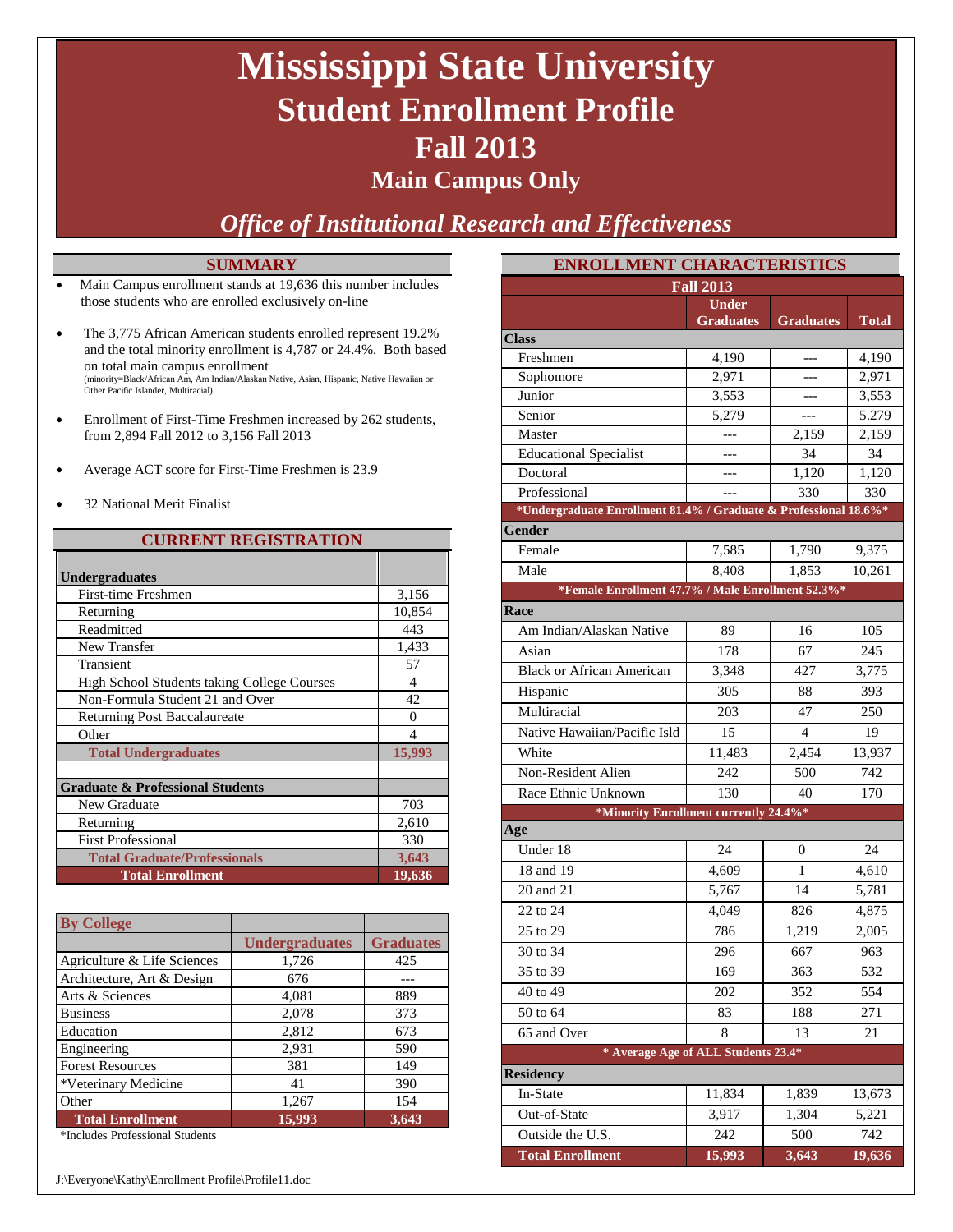#### **ENROLLMENT TRENDS**

• **Mississippi counties with the highest student enrollment:**

| Oktibbeha<br>Hinds<br>Madison             | 1,186<br>980<br>964 | Rankin<br>DeSoto<br>Harrison | 835<br>776<br>643 |  |  |  |
|-------------------------------------------|---------------------|------------------------------|-------------------|--|--|--|
| • Students enrolled from adjacent states: |                     |                              |                   |  |  |  |
| Tennessee                                 | 1,184               | Louisiana                    | 257               |  |  |  |
| Alabama                                   | 1,100               | Arkansas                     | 132               |  |  |  |

• **Currently students are enrolled from 88 countries. The following countries have the largest enrollment:**

| China  | 144 | Nepal       | 37 |
|--------|-----|-------------|----|
| India  | 142 | South Korea | 33 |
| Canada | 40  | Iran        | 31 |

|      | <b>TOTAL ENROLLMENT</b> |                                   |              |  |  |  |
|------|-------------------------|-----------------------------------|--------------|--|--|--|
|      |                         | <b>Fall Semesters</b>             |              |  |  |  |
| Year | <b>Undergraduates</b>   | Graduates/<br><b>Professional</b> | <b>Total</b> |  |  |  |
| 2002 | 12,873                  | 2,979                             | 15,852       |  |  |  |
| 2003 | 12,308                  | 3,108                             | 15,416       |  |  |  |
| 2004 | 11,990                  | 3,127                             | 15,117       |  |  |  |
| 2005 | 11,644                  | 2,751                             | 14,395       |  |  |  |
| 2006 | 11,697                  | 2,725                             | 14,422       |  |  |  |
| 2007 | 12,660                  | 3,578                             | 16,238       |  |  |  |
| 2008 | 13,490                  | 3,637                             | 17,127       |  |  |  |
| 2009 | 14,135                  | 3,857                             | 17,992       |  |  |  |
| 2010 | 15,073                  | 3,962                             | 19,035       |  |  |  |
| 2010 | 15,073                  | 3,962                             | 19,035       |  |  |  |
| 2011 | 15,845                  | 3,985                             | 19,830       |  |  |  |
| 2012 | 15,944                  | 3,866                             | 19,810       |  |  |  |
| 2013 | 15,993                  | 3,643                             | 19,636       |  |  |  |

|                         | $*$ Fall<br>2013<br>$\frac{0}{0}$ | $*$ Fall<br>$20\overline{12}$<br>$\frac{0}{0}$ | $*$ Fall<br>2011<br>$\frac{0}{0}$ | $*$ Fall<br>2010<br>$\frac{0}{0}$ | Fall<br>2009<br>$\frac{0}{0}$ | Fall<br>2008<br>$\frac{0}{0}$ |
|-------------------------|-----------------------------------|------------------------------------------------|-----------------------------------|-----------------------------------|-------------------------------|-------------------------------|
| Black/African Am        | 19.22                             | 20.17                                          | 20.40                             | 19.45                             | 19.27                         | 19.92                         |
| Am Ind/Alaskan Native   | 0.53                              | 0.46                                           | 0.44                              | 0.38                              | 0.42                          | 0.40                          |
| Asian                   | 1.25                              | 1.23                                           | 1.26                              | 1.10                              | 1.37                          | 1.36                          |
| Hispanic                | 2.00                              | 1.88                                           | 1.84                              | 1.72                              | 1.17                          | 1.15                          |
| White                   | 70.98                             | 70.06                                          | 69.31                             | 69.99                             | 71.69                         | 72.41                         |
| *Native Hawaiian/Pac Is | 0.10                              | 0.08                                           | 0.09                              | 0.14                              |                               |                               |
| *Multiracial            | 1.27                              | 1.13                                           | 1.07                              | 1.02                              |                               |                               |
| Non-Resident Alien      | 3.78                              | 3.82                                           | 4.01                              | 4.16                              | 4.31                          | 3.95                          |
| Race/Ethnic Unknown     | 0.87                              | 1.19                                           | 1.59                              | 2.04                              | 1.79                          | 0.82                          |

\*New race categories as mandated by IPEDS

- The highest undergraduate program enrollment is in Kinesiology (KINE) with 1,367 students, followed by Biological Sciences (BIO) with 920 students
- The highest graduate enrollment program is in Geosciences (GG) with 287 students, followed by Business Administration (BA) with 239 students
- The professional student enrollment in Veterinary Medicine (DVM) is 330
- Undeclared undergraduate student enrollment (UND) is 1,367
- Unclassified graduate student enrollment (UNC) is 154

#### **COMMUNITY COLLEGES**

• Total of 1,433 new transfer students enrolled for the Fall 2013 semester. Of those, 1,073 were from Mississippi Community Colleges, compared to 1,133 for the Fall 2012 semester:

#### **NEW UNDERGRADUATE TRANSFERS From Mississippi Community Colleges**

| Coahoma Community College                | 4     |
|------------------------------------------|-------|
| Copiah-Lincoln Community College         | 39    |
| <b>East Central Community College</b>    | 68    |
| East Mississippi Community College       | 159   |
| <b>Hinds Community College</b>           | 106   |
| <b>Holmes Community College</b>          | 112   |
| Itawamba Community College               | 155   |
| Jones County Junior College              | 79    |
| Meridian Community College               | 45    |
| Mississippi Delta Community College      | 25    |
| Mississippi Gulf Coast Community College | 88    |
| Northeast Mississippi Community College  | 70    |
| Northwest Mississippi Community College  | 73    |
| <b>Pearl River Community College</b>     | 33    |
| Southwest Mississippi Community College  | 17    |
| <b>Total</b>                             | 1,073 |

#### **ACT INFORMATION**

• First-Time Entering Freshmen enrollment increased from 2,894 for Fall 2012 to 3,156 for Fall 2013. The average ACT score of first-time freshmen is 23.9

#### **ACT COMPOSITE SCORE**

| <b>Category</b>           | <b>Average</b> | High | Low |
|---------------------------|----------------|------|-----|
| Total First-Time Freshmen | 23.9           | 36   | 12  |
| First-Time Males          | 24.3           | 36   | 12  |
| <b>First-Time Females</b> | 23.6           | 35   | 13  |

| <b>Average Score by Section</b>   |      |
|-----------------------------------|------|
| English                           | 25.1 |
| <b>Mathematics</b>                | 23.2 |
| Reading                           | 25.2 |
| <b>Natural Science</b>            | 24.0 |
| <b>Average Score by Race</b>      |      |
| Black or African American         | 19.8 |
| American Indian/Alaskan Native    | 24.4 |
| Asian                             | 26.3 |
| Hispanic                          | 23.9 |
| White                             | 25.4 |
| Native Hawaiian/Pacific Islander  | 23.8 |
| Multiracial                       | 24.0 |
| Non-Resident Alien                | 22.0 |
| Race/Ethnic Unknown               | 27.9 |
| <b>Average Score by Residency</b> |      |
| In-State                          | 23.1 |
| Out-of-State                      | 25.4 |
| Outside the U.S.                  | 22.0 |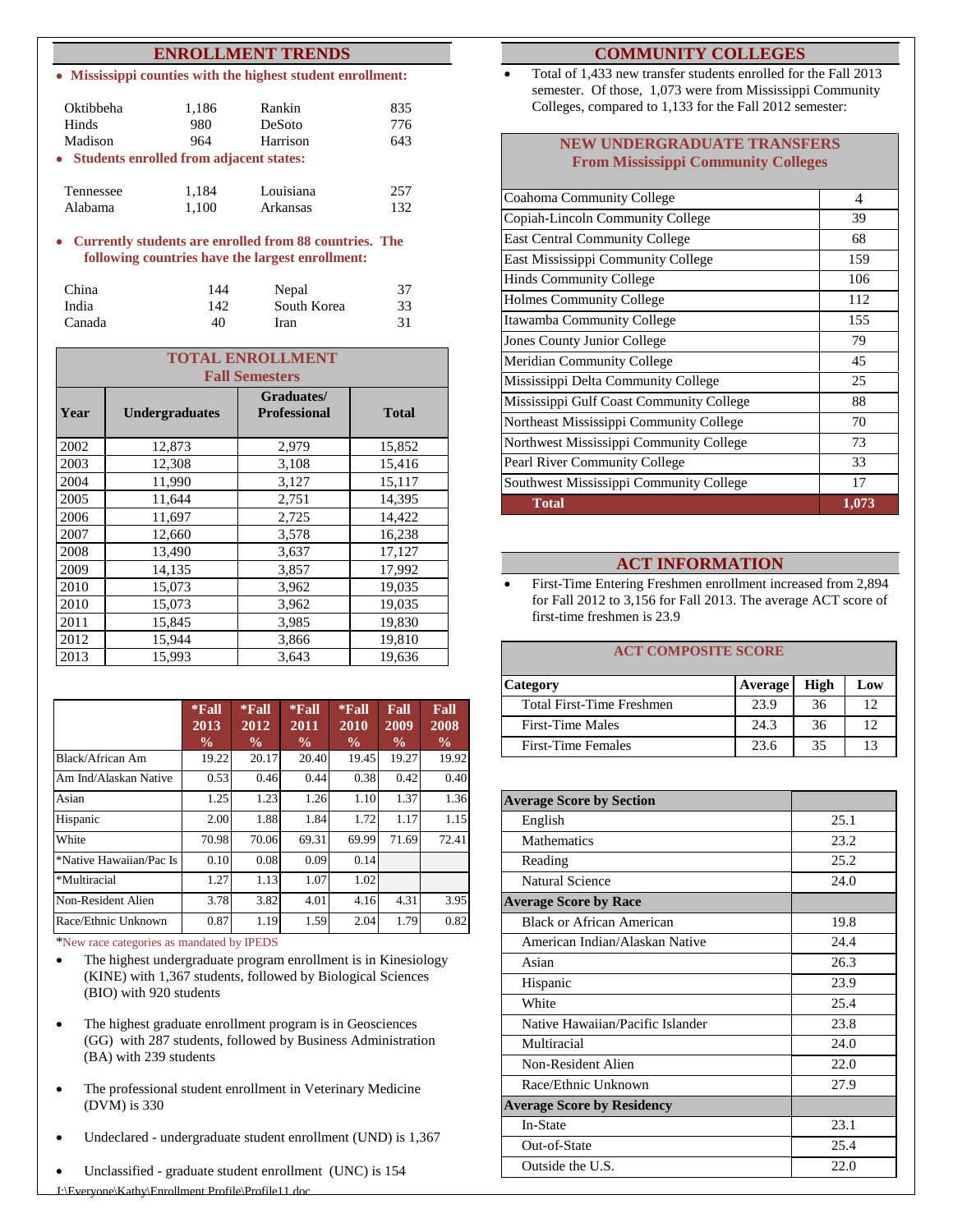## **Enrollment by College by Major Main Campus Only Fall 2013**

| College/School                                                            | <b>Major Code</b>            | Major                                     | Undergraduate         | Graduate                          | <b>Total</b>    |
|---------------------------------------------------------------------------|------------------------------|-------------------------------------------|-----------------------|-----------------------------------|-----------------|
| <b>Agriculture &amp; Life Sciences</b>                                    |                              |                                           |                       |                                   |                 |
|                                                                           | <b>ADS</b>                   | Animal & Dairy Science                    | 301                   | $---$                             | 301             |
|                                                                           | <b>AEE</b>                   | Ag Extension Education                    | $---$                 | 26                                | 26              |
|                                                                           | <b>AETB</b>                  | Agri Engineering Technology & Business    | 91                    | $---$                             | 91              |
|                                                                           | ${\bf AGB}$                  | Agribusiness                              | 114                   | ---                               | 114             |
|                                                                           | <b>AGBM</b>                  | <b>Agribusiness Management</b>            | $---$                 | 5                                 | 5               |
|                                                                           | <b>AGN</b>                   | Agronomy                                  | 84                    | $\overline{a}$                    | 84              |
|                                                                           | <b>AGR</b>                   | Agriculture                               | $\overline{a}$        | 92                                | 92              |
|                                                                           | $\rm{AGS}$                   | <b>Agricultural Science</b>               | 80                    | 87                                | 167             |
|                                                                           | <b>AIS</b>                   | <b>Agricultural Information Sciences</b>  | 43                    | $---$                             | 43              |
|                                                                           | <b>ALSC</b>                  | <b>Agricultural Life Sciences</b>         | $---$                 | 31                                | $\overline{31}$ |
|                                                                           | $\operatorname{BCH}$         | Biochemistry                              | 397                   | $---$                             | 397             |
|                                                                           | <b>CULY</b>                  | Culinology                                | 8                     | $---$                             | 8               |
|                                                                           | <b>EEM</b>                   | Environmental Economics & Mgt             | $\overline{27}$       | $---$                             | 27              |
|                                                                           | <b>FSNH</b>                  | Food Science, Nutrition, Health Promotion | 116                   | $---$                             | 116             |
|                                                                           | <b>HDFS</b>                  | Human Development & Family Studies        | $\qquad \qquad - -$   | 22                                | 22              |
|                                                                           | $_{\rm HO}$                  | Horticulture                              | $\overline{52}$       | $---$                             | $\overline{52}$ |
|                                                                           | $\overline{HS}$              | Human Sciences                            | 253                   | $---$                             | 253             |
|                                                                           | LA                           | Landscape Architecture                    | 90                    | 24                                | 114             |
|                                                                           | <b>LAC</b>                   | Landscape Contracting                     | $\overline{25}$       | $\overline{a}$                    | 25              |
|                                                                           | <b>LFSC</b>                  | Life Science                              | $---$                 | 23                                | 23              |
|                                                                           | <b>MOLB</b>                  | Molecular Biology                         | $---$                 | 14                                | 14              |
|                                                                           | <b>NFSH</b>                  | Food Science, Nutrition, Health Promotion | $---$                 | 101                               | 101             |
|                                                                           | PO                           | <b>Poultry Science</b>                    | 45                    | $\overline{0}$                    | 45              |
| <b>TOTAL Agriculture &amp; Life Sciences</b>                              |                              |                                           | 1,726                 | 425                               | 2,151           |
| Architecture, Art & Design                                                |                              |                                           |                       |                                   |                 |
|                                                                           | <b>ARC</b>                   | Architecture                              | 190                   | $---$                             | 190             |
|                                                                           | <b>ART</b>                   | Art                                       | 178                   | $---$                             | 178             |
|                                                                           | <b>BCS</b>                   | <b>Building Construction Science</b>      | 83                    | $---$                             | 83              |
|                                                                           | $\rm ID$                     | Design                                    | 86<br>35              | $---$                             | 86              |
|                                                                           | <b>PARC</b>                  | Pre-Architecture                          |                       | $---$                             | $\overline{35}$ |
|                                                                           | <b>UART</b>                  | Undeclared-Art                            | 104                   | $---$                             | 104             |
| <b>TOTAL Architecture, Art &amp; Design</b><br><b>Arts &amp; Sciences</b> |                              |                                           | 676                   | and in                            | 676             |
|                                                                           | AN                           | Anthropology                              | 68                    |                                   | 68              |
|                                                                           | <b>APAN</b>                  | <b>Applied Anthropology</b>               | $---$                 | $---$<br>42                       | 42              |
|                                                                           | <b>BIO</b>                   | <b>Biological Sciences</b>                | 920                   | 45                                | 965             |
|                                                                           | <b>BSIS</b>                  | <b>Interdisciplinary Studies</b>          | 189                   | $---$                             | 189             |
|                                                                           | CH                           | Chemistry                                 | 123                   | 68                                | 191             |
|                                                                           | $\rm CO$                     | Communication                             | 551                   | $\hspace{0.05cm} \dashrightarrow$ | 551             |
|                                                                           | COG                          | <b>Cognitive Sciences</b>                 | $---$                 | 11                                | 11              |
|                                                                           | $\mathop{\rm CRIM}\nolimits$ | Criminology                               | 243                   | $---$                             | 243             |
|                                                                           | $\operatorname{EASC}$        | Earth and Atmospheric Sciences            | $---$                 | 27                                | 27              |
|                                                                           | <b>ECAS</b>                  | Economics - A&S                           | 26                    | $---$                             | 26              |
|                                                                           | $\mathop{\rm EN}\nolimits$   | English                                   | 133                   | 31                                | 164             |
|                                                                           | FL                           | Foreign Language                          | 35                    | 16                                | 51              |
|                                                                           | GBIO                         | General Biology                           | $\scriptstyle \cdots$ | 82                                | 82              |
|                                                                           | GG                           | Geosciences                               | 497                   | 287                               | 784             |
|                                                                           | $\operatorname{GLA}$         | General Liberal Arts                      | 12                    | $---$                             | 12              |
|                                                                           | GSC                          | General Science                           | $\overline{4}$        | ---                               | $\overline{4}$  |
|                                                                           | $\mathop{\rm HI}\nolimits$   | History                                   | 115                   | 58                                | 173             |
|                                                                           | <b>IDS</b>                   | <b>Interdisciplinary Sciences</b>         | $\overline{a}$        | 6                                 | 6               |
|                                                                           |                              |                                           |                       |                                   |                 |
|                                                                           | MA                           | Mathematics                               | 70                    | 8                                 | $78\,$          |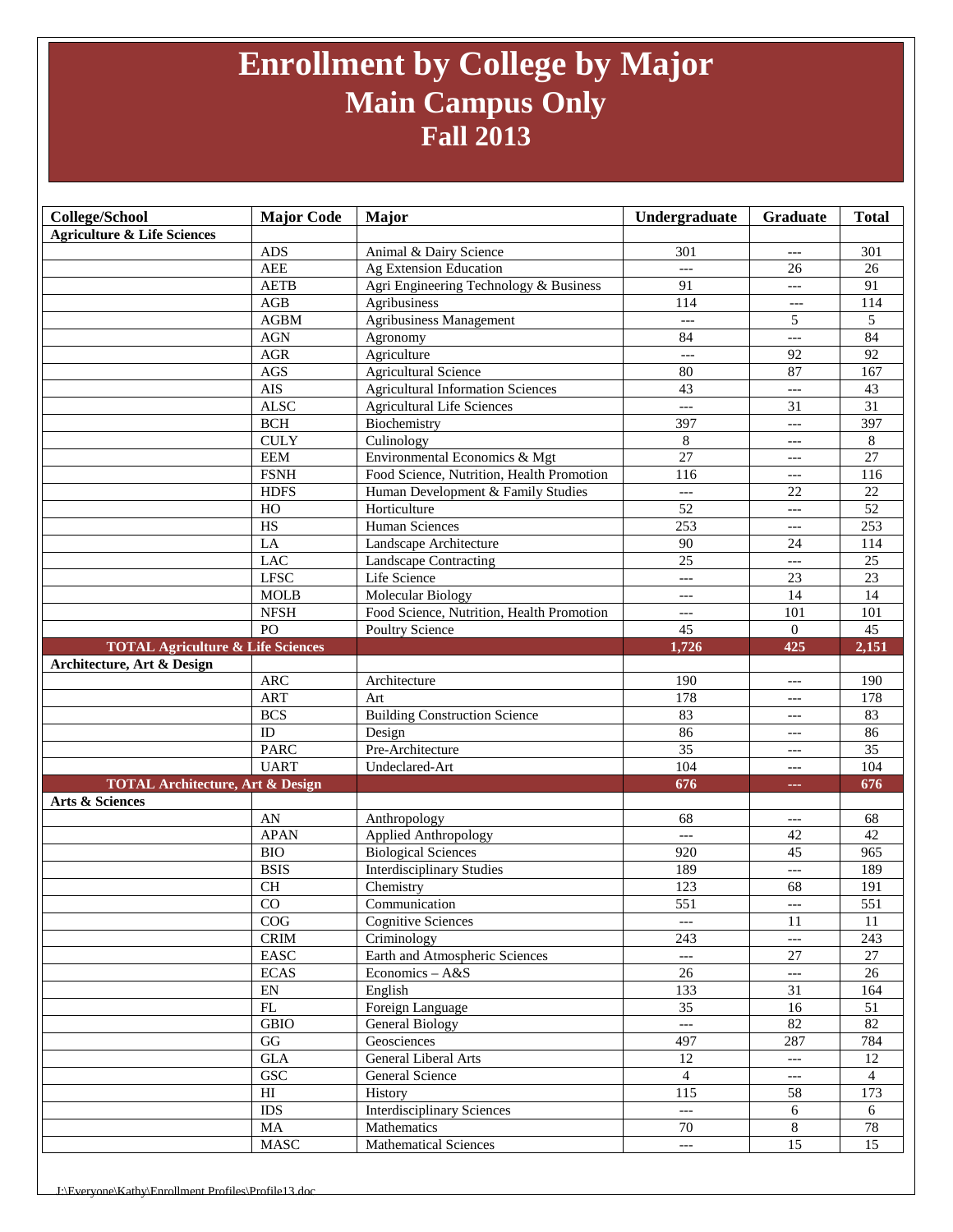## **Enrollment by College by Major Main Campus Only Fall 2013**

| <b>College/School</b>            | <b>Major Code</b>            | <b>Major</b>                           | Undergraduate            | Graduate        | <b>Total</b>            |
|----------------------------------|------------------------------|----------------------------------------|--------------------------|-----------------|-------------------------|
|                                  | <b>MEDT</b>                  | Medical Technology                     | 61                       | $---$           | 61                      |
|                                  | <b>MIC</b>                   | Microbiology                           | 76                       | ---             | 76                      |
|                                  | MU                           | Music                                  | 23                       | $---$           | 23                      |
|                                  | PH                           | Physics                                | 35                       | 18              | 53                      |
|                                  | <b>PPA</b>                   | Public Policy & Administration         | $\overline{a}$           | 94              | $\overline{94}$         |
|                                  | PR                           | Philosophy                             | 38                       | $---$           | $\overline{38}$         |
|                                  | <b>PRIS</b>                  | Pre-Interdisciplinary Studies          | 86                       | $---$           | 86                      |
|                                  | $\overline{PS}$              | <b>Political Science</b>               | 219                      | 3               | 222                     |
|                                  | <b>PSY</b>                   | Psychology                             | 417                      | 24              | 441                     |
|                                  | SO                           | Sociology                              | 45                       | $\overline{42}$ | 87                      |
|                                  | ST                           | <b>Statistics</b>                      | $---$                    | 12              | 12                      |
|                                  | SW                           | Social Work                            | $\overline{95}$          | $---$           | $\overline{95}$         |
| <b>TOTAL Arts &amp; Sciences</b> |                              |                                        | 4,081                    | 889             | 4,970                   |
| <b>Business</b>                  |                              |                                        |                          |                 |                         |
|                                  | ACC                          | Accounting                             | 129                      | 31              | 160                     |
|                                  | <b>BA</b>                    | <b>Business Administration</b>         | $---$                    | 239             | 239                     |
|                                  | <b>BIS</b>                   | <b>Business Information Systems</b>    | 133                      | $---$           | 133                     |
|                                  | <b>BUAD</b>                  | <b>Business Administration</b>         | 623                      | $---$           | 623                     |
|                                  | <b>BUSI</b>                  | <b>Business Administration - MR</b>    | 14                       | $\overline{7}$  | 21                      |
|                                  | EC                           | Economics                              | $\overline{a}$           | 1               |                         |
|                                  | <b>ECO</b>                   | <b>Business Economics</b>              | 66                       | $---$           | 66                      |
|                                  | <b>FINA</b>                  | Finance                                | 177                      | $---$           | 177                     |
|                                  | <b>GAEC</b>                  | <b>Applied Economics</b>               | $---$                    | $\overline{4}$  | 4                       |
|                                  | <b>GBA</b>                   | <b>General Business Administration</b> | $\overline{3}$           | $---$           | $\overline{\mathbf{3}}$ |
|                                  | <b>INFS</b>                  | <b>Information Systems</b>             | $---$                    | 27              | $\overline{27}$         |
|                                  | <b>INS</b>                   | Insurance                              | 28                       | $---$           | 28                      |
|                                  | <b>MCL</b>                   | Mgmt of Construction & Land Dev        | 1                        | ---             | $\mathbf{1}$            |
|                                  | <b>MGT</b>                   | Management                             | 171                      | ---             | 171                     |
|                                  | <b>MKT</b>                   | Marketing                              | 414                      | $---$           | 414                     |
|                                  | <b>PACC</b>                  | Pre-Accounting                         | 308                      | ---             | 308                     |
|                                  | <b>PBUS</b>                  | Pre-Business                           | 3                        | $---$           | 3                       |
|                                  | PM                           | <b>Project Management</b>              | $---$                    | 54              | 54                      |
|                                  | <b>REF</b>                   | Real Estate Finance                    | 8                        | $---$           | 8                       |
|                                  | <b>TAX</b>                   | Taxation                               | $---$                    | 10              | 10                      |
| <b>TOTAL Business</b>            |                              |                                        | 2,078                    | 373             | 2,451                   |
| <b>Education</b>                 |                              |                                        |                          |                 |                         |
|                                  | $\mathop{\mathrm{CED}}$      | <b>Community College Education</b>     | ---                      | 27              | 27                      |
|                                  | <b>CIED</b>                  | Curriculum & Instruction               | $---$                    | 37              | 37                      |
|                                  | <b>COE</b>                   | <b>Counselor Education</b>             | ---                      | $\overline{91}$ | 91                      |
|                                  | <b>EDAD</b>                  | Elementary, Middle & Sec Educ Admin    | $---$                    | $42\,$          | 42                      |
|                                  | <b>EDLS</b>                  | School Administration                  | $---$                    | 9               | 9                       |
|                                  | $\mathop{\rm EDUC}\nolimits$ | Education                              | $---$                    | 38              | 38                      |
|                                  | <b>ELED</b>                  | <b>Elementary Education</b>            | 684                      | 13              | 697                     |
|                                  | <b>EPY</b>                   | <b>Educational Psychology</b>          | 141                      | $\overline{39}$ | 180                     |
|                                  | <b>EXED</b>                  | <b>Special Education</b>               | 96                       | 10              | 106                     |
|                                  | <b>INDT</b>                  | <b>Industrial Technology</b>           | 109                      | $\overline{a}$  | 109                     |
|                                  | <b>ISWD</b>                  | Instruct. Sys & Workforce Dev          | $---$                    | 54              | 54                      |
|                                  | IT                           | <b>Instructional Technology</b>        | $\qquad \qquad - -$      | 21              | 21                      |
|                                  | <b>ITS</b>                   | <b>Information Tech Services</b>       | 56                       | ---             | 56                      |
|                                  | <b>KINE</b>                  | Kinesiology                            | 1,367                    | 55              | 1,422                   |
|                                  |                              | Middle Level Alternate Route           |                          | 14              |                         |
|                                  | <b>MLAR</b>                  |                                        | ---                      |                 | 14                      |
|                                  | <b>MST</b>                   | Technology                             | $\overline{a}$           | $8\,$           | 8                       |
|                                  | <b>MUED</b>                  | Music Education                        | 80                       | $---$           | 80                      |
|                                  | $\ensuremath{\mathsf{PE}}$   | Physical Education                     | $\overline{2}$           | $---$           | 2                       |
|                                  | PHCE                         | Student Counseling & Personnel Ser.    | $\overline{\phantom{a}}$ | 13              | 13                      |

J:\Everyone\Kathy\Enrollment Profiles\Profile13.do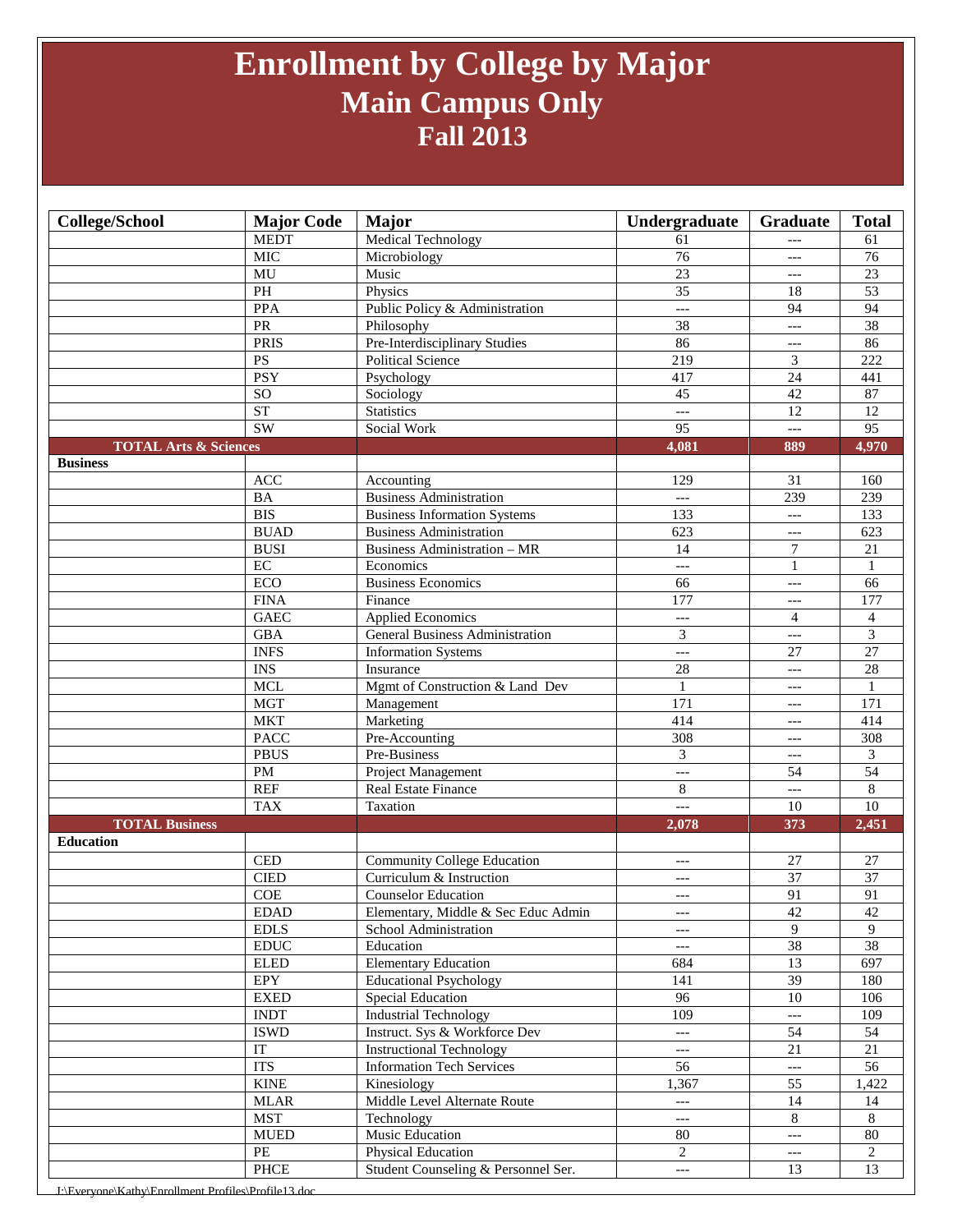## **Enrollment by College by Major Main Campus Only Fall 2013**

| <b>College/School</b>            | <b>Major Code</b>           | <b>Major</b>                           | Undergraduate                          | Graduate                 | <b>Total</b>    |
|----------------------------------|-----------------------------|----------------------------------------|----------------------------------------|--------------------------|-----------------|
|                                  | <b>PHCL</b>                 | Community College Leadership           | ---                                    | 82                       | 82              |
|                                  | <b>PHSE</b>                 | <b>Counselor Ed/Student Counseling</b> | $---$                                  | $\overline{13}$          | 13              |
|                                  | <b>SEED</b>                 | Secondary Education                    | 266                                    | 11                       | 277             |
|                                  | <b>STAR</b>                 | Secondary Teacher Alt Route            | $---$                                  | 82                       | 82              |
|                                  | <b>TTE</b>                  | Technology Teacher Education           | 11                                     | $---$                    | 11              |
|                                  | <b>WEL</b>                  | Workforce Education Leadership         | $\qquad \qquad - -$                    | 14                       | 14              |
| <b>TOTAL Education</b>           |                             |                                        | 2,812                                  | 673                      | 3,485           |
| <b>Engineering</b>               |                             |                                        |                                        |                          |                 |
|                                  | <b>ASE</b>                  | Aerospace Engineering                  | 214                                    | 25                       | 239             |
|                                  | BE                          | <b>Biological Engineering</b>          | 363                                    | $\overline{4}$           | 367             |
|                                  | <b>BME</b>                  | <b>Biomedical Engineering</b>          | $---$                                  | 14                       | 14              |
|                                  | CE                          | Civil Engineering                      | 365                                    | 56                       | 421             |
|                                  | CHE                         | <b>Chemical Engineering</b>            | 348                                    | 11                       | 359             |
|                                  | <b>CME</b>                  | <b>Computational Engineering</b>       | $\overline{a}$                         | $\overline{15}$          | $\overline{15}$ |
|                                  | <b>CPE</b>                  | <b>Computer Engineering</b>            | 173                                    | $\overline{a}$           | 173             |
|                                  | $\overline{\text{CS}}$      | Computer Science                       | 209                                    | $\overline{74}$          | 283             |
|                                  | <b>ECPE</b>                 | Electrical & Computer Engineering      | $---$                                  | 93                       | 93              |
|                                  | EE                          | <b>Electrical Engineering</b>          | 247                                    | $---$                    | 247             |
|                                  | <b>ENGR</b>                 | Engineering                            | $---$                                  | 186                      | 186             |
|                                  | IE                          | <b>Industrial Engineering</b>          | 184                                    | 31                       | 215             |
|                                  | <b>ISE</b>                  | Industrial and Systems Engineering     | $---$                                  | 50                       | 50              |
|                                  | <b>ME</b>                   | Mechanical Engineering                 | 707                                    | $\overline{31}$          | 738             |
|                                  | <b>SE</b>                   | Software Engineering                   | 80                                     | $\overline{a}$           | 80              |
|                                  | <b>UENG</b>                 | <b>Engineering Undeclared</b>          | 41                                     | $---$                    | 41              |
| <b>TOTAL Engineering</b>         |                             |                                        | 2,931                                  | 590                      | 3,521           |
| <b>Forest Resources</b>          |                             |                                        |                                        |                          |                 |
|                                  | <b>FO</b>                   | Forestry                               | 165                                    | 50                       | 215             |
|                                  | <b>FOR</b>                  | <b>Forest Resources</b>                | $\overline{a}$                         | 56                       | 56              |
|                                  | FP                          | <b>Forest Products</b>                 | $\hspace{0.05cm} \ldots$               | 5                        | 5               |
|                                  | <b>WFA</b>                  | Wildlife, Fisheries and Aqua           | 216                                    | $\overline{a}$           | 216             |
|                                  | <b>WLE</b>                  | Wildlife Fisheries Science             | $---$                                  | 38                       | 38              |
| <b>TOTAL Forest Resources</b>    |                             |                                        | 381                                    | 149                      | 530             |
| <b>Veterinary Medicine</b>       |                             |                                        |                                        |                          |                 |
|                                  | *CVM                        | Veterinary Medicine                    | ---                                    | 330                      | 330             |
|                                  | <b>ENVT</b>                 | <b>Environmental Toxicology</b>        | ---                                    | 7                        | 7               |
|                                  | <b>PVMT</b>                 | Pre-Veterinary Medicine                | 9                                      | $\overline{\phantom{a}}$ | 9               |
|                                  | <b>VMS</b>                  | Veterinary Medical Science             | $\qquad \qquad - -$                    | 53                       | 53              |
|                                  | <b>VMT</b>                  | Veterinary Medical Technology          | 32                                     | $---$                    | $\overline{32}$ |
| <b>TOTAL Veterinary Medicine</b> |                             |                                        | 41                                     | 390                      | 431             |
| Other                            |                             |                                        |                                        |                          |                 |
|                                  | <b>ATS</b>                  | <b>Academically Talented</b>           | $\overline{4}$                         | $---$                    | $\overline{4}$  |
|                                  | ${\rm SND}$                 | Special Non-Degree                     | 42                                     | $---$                    | 42              |
|                                  | $\ensuremath{\text{UNC}}$   | Undeclared - Graduate                  | $\scriptstyle\cdots\scriptstyle\cdots$ | 154                      | 154             |
|                                  | $\ensuremath{\mathrm{UND}}$ | Undeclared - Undergraduates            | 1,221                                  | $---$                    | 1,221           |
| <b>TOTAL Other</b>               |                             |                                        | 1,267                                  | 154                      | 1,421           |
| <b>TOTAL Main Campus</b>         |                             |                                        | 15,993                                 | 3,643                    | 19,636          |

\*Professional students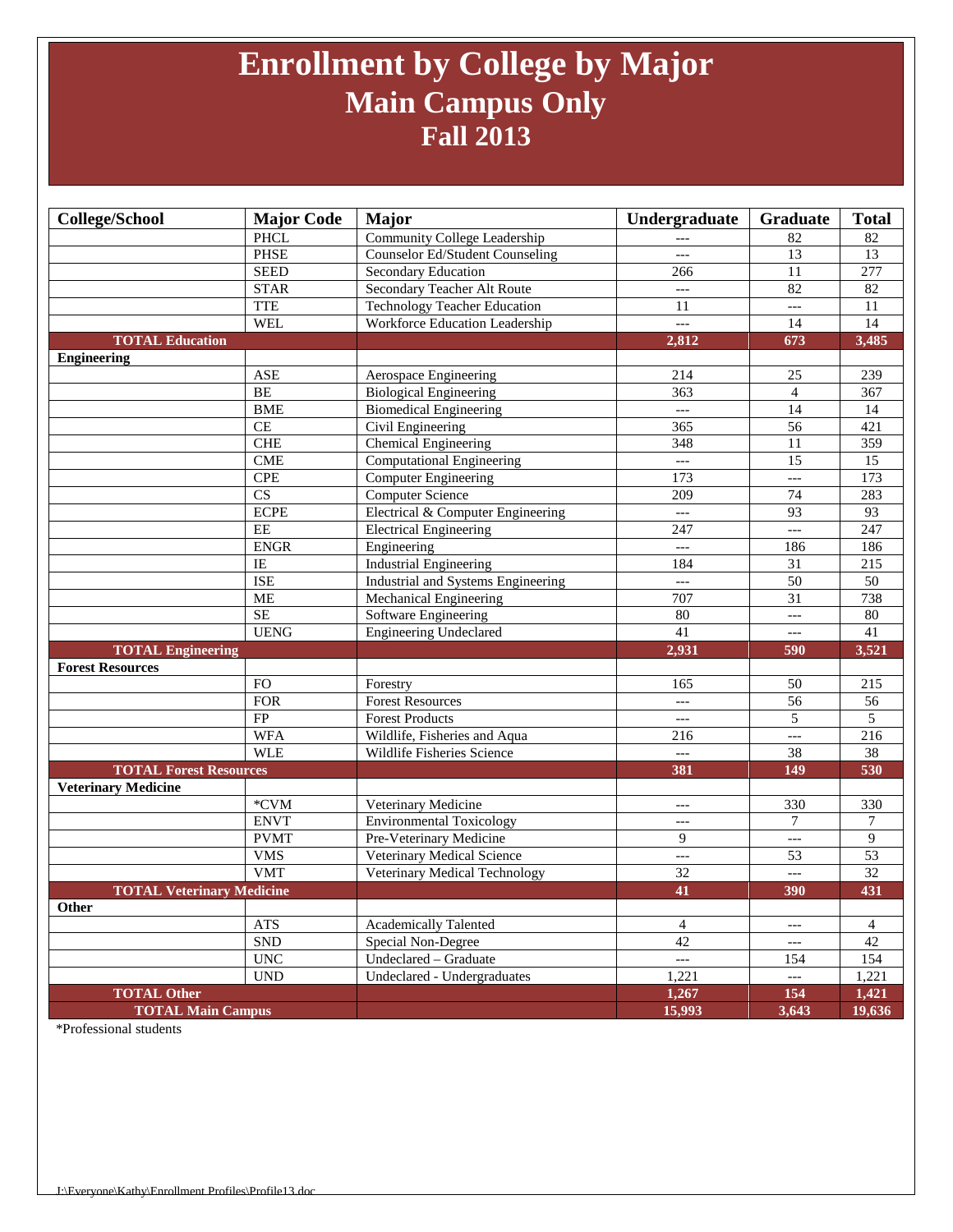### **Composite ACT Score First-Time Freshmen Fall 2013**

| <b>Test</b>                        |                |                          |                |                  |                |                 | Out-             | <b>Outside</b>   |
|------------------------------------|----------------|--------------------------|----------------|------------------|----------------|-----------------|------------------|------------------|
| <b>Score</b>                       | <b>Female</b>  | <b>Male</b>              | <b>Black</b>   | <b>Other</b>     | White          | <b>In-State</b> | of-State         | the US           |
| 12                                 | $\Omega$       | 1                        | 1              | $\mathbf{0}$     | $\Omega$       | 1               | $\boldsymbol{0}$ | $\boldsymbol{0}$ |
| 13                                 | 3              | $\mathbf{1}$             | $\overline{4}$ | $\boldsymbol{0}$ | $\overline{0}$ | $\overline{4}$  | $\boldsymbol{0}$ | $\boldsymbol{0}$ |
| 14                                 | 10             | $\overline{\mathcal{L}}$ | 11             | $\mathbf{1}$     | $\overline{2}$ | 10              | 3                | $\mathbf{1}$     |
| 15                                 | 21             | 11                       | 25             | $\mathbf{1}$     | 6              | 30              | $\mathbf{1}$     | $\mathbf{1}$     |
| 16                                 | 54             | 47                       | 75             | $\overline{7}$   | 19             | 79              | 19               | 3                |
| 17                                 | 79             | 44                       | 91             | 5                | 27             | 106             | 17               | $\mathbf{0}$     |
| 18                                 | 105            | 87                       | 112            | 12               | 68             | 150             | 39               | 3                |
| 19                                 | 126            | 107                      | 118            | 12               | 103            | 168             | 64               | $\mathbf{1}$     |
| 20                                 | 112            | 83                       | 72             | 13               | 110            | 143             | 50               | $\overline{2}$   |
| 21                                 | 101            | 84                       | 62             | 16               | 107            | 131             | 53               | $\mathbf{1}$     |
| $\overline{22}$                    | 96             | 82                       | 42             | 9                | 127            | 139             | 39               | $\Omega$         |
| $23\,$                             | 103            | 87                       | 36             | 9                | 145            | 128             | 60               | $\overline{c}$   |
| 24                                 | 137            | 102                      | 36             | 17               | 186            | 156             | 81               | $\sqrt{2}$       |
| 25                                 | 123            | 98                       | 25             | 14               | 182            | 141             | 79               | $\mathbf{1}$     |
| 26                                 | 123            | 113                      | 18             | 18               | 200            | 107             | 127              | $\overline{2}$   |
| 27                                 | 112            | 111                      | 14             | 14               | 195            | 102             | 121              | $\boldsymbol{0}$ |
| 28                                 | 83             | 78                       | $\,8\,$        | 9                | 144            | 71              | 88               | $\overline{2}$   |
| 29                                 | 110            | 93                       | 5              | 14               | 184            | 105             | 97               | $\mathbf{1}$     |
| 30                                 | 83             | 78                       | 6              | 12               | 143            | 88              | 72               | $\mathbf{1}$     |
| 31                                 | 45             | 57                       | 3              | $\,8\,$          | 91             | 57              | 45               | $\boldsymbol{0}$ |
| 32                                 | 25             | 53                       | 1              | 5                | 72             | 40              | 37               | $\mathbf{1}$     |
| 33                                 | 14             | 26                       | 1              | $\mathbf{1}$     | 38             | 26              | 14               | $\mathbf{0}$     |
| 34                                 | 15             | 18                       | $\mathbf{0}$   | $\overline{4}$   | 29             | 19              | 14               | $\boldsymbol{0}$ |
| 35                                 | $\overline{2}$ | 7                        | $\mathbf{0}$   | $\mathbf{0}$     | 9              | 4               | 5                | $\boldsymbol{0}$ |
| 36                                 | $\overline{0}$ | $\overline{2}$           | $\mathbf{0}$   | $\overline{0}$   | $\overline{2}$ | $\overline{0}$  | $\overline{2}$   | $\boldsymbol{0}$ |
| Total #                            | 1,682          | 1,474                    | 766            | 201              | 2,189          | 2,005           | 1,127            | 24               |
| <b>Average ACT</b><br><b>Score</b> | 23.6           | 24.3                     | 19.8           | 24.2             | 25.4           | 23.1            | 25.4             | 22.0             |

Total Number of First-Time Entering Freshmen – Fall 2013= 3,156 Overall ACT Composite Score for First-Time Entering Freshmen = 23.9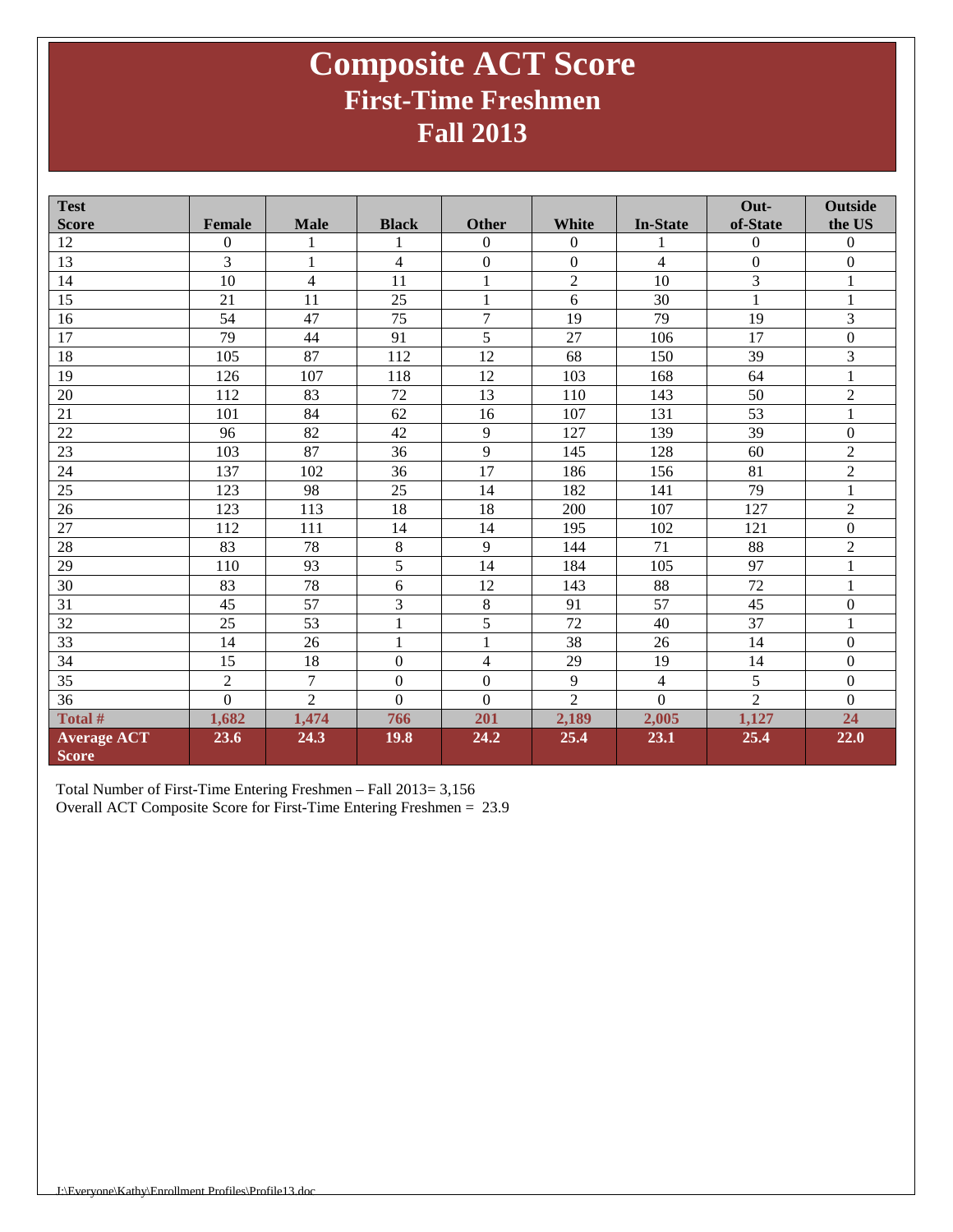### **Composite ACT Score First-Time Freshmen Fall 2013**

| <b>Test</b><br><b>Score</b>        | <b>Agriculture</b><br>& Life<br><b>Sciences</b> | Architecture,<br>Art & Design | Arts &<br><b>Sciences</b> | <b>Business</b>  | <b>Education</b> | <b>Engineering</b> | Forestry                 | <b>Veterinary</b><br><b>Medicine</b> | <b>Other</b>     |
|------------------------------------|-------------------------------------------------|-------------------------------|---------------------------|------------------|------------------|--------------------|--------------------------|--------------------------------------|------------------|
| 12                                 | $\mathbf{0}$                                    | $\boldsymbol{0}$              | $\mathbf{0}$              | $\boldsymbol{0}$ | $\mathbf{0}$     | $\boldsymbol{0}$   | 0                        | $\mathbf{0}$                         | 1                |
| 13                                 | $\boldsymbol{0}$                                | $\mathbf{1}$                  | $\mathbf{0}$              | $\boldsymbol{0}$ | $\mathbf{1}$     | $\boldsymbol{0}$   | $\overline{0}$           | $\boldsymbol{0}$                     | $\overline{c}$   |
| 14                                 | $\mathbf{1}$                                    | $\boldsymbol{0}$              | 5                         | 3                | $\overline{2}$   | $\mathbf{0}$       | $\boldsymbol{0}$         | $\boldsymbol{0}$                     | 3                |
| 15                                 | 3                                               | $\mathbf{1}$                  | 10                        | 3                | 6                | $\boldsymbol{0}$   | $\overline{0}$           | $\Omega$                             | 9                |
| 16                                 | 14                                              | $\boldsymbol{0}$              | 21                        | 14               | 20               | $\boldsymbol{0}$   | $\boldsymbol{0}$         | $\Omega$                             | 32               |
| 17                                 | 16                                              | $\overline{4}$                | 29                        | 14               | 17               | $\mathbf{1}$       | $\overline{c}$           | 1                                    | 39               |
| 18                                 | 23                                              | $\overline{7}$                | 36                        | 22               | 25               | 3                  | 5                        | $\boldsymbol{0}$                     | 71               |
| 19                                 | 25                                              | $\overline{7}$                | 55                        | 24               | 34               | $\overline{5}$     | 3                        | 1                                    | 79               |
| 20                                 | 19                                              | 10                            | 37                        | 22               | 26               | 11                 | $\overline{\mathbf{4}}$  | $\overline{0}$                       | 66               |
| 21                                 | 19                                              | 9                             | 34                        | 25               | 33               | 25                 | $\overline{\mathcal{L}}$ | $\boldsymbol{0}$                     | 36               |
| 22                                 | 24                                              | 8                             | 41                        | 17               | 24               | 18                 | $\overline{c}$           | $\boldsymbol{0}$                     | 44               |
| 23                                 | 25                                              | $\overline{4}$                | 55                        | 20               | 28               | 36                 | 8                        | $\mathbf{0}$                         | 14               |
| 24                                 | 35                                              | 9                             | 59                        | 29               | 26               | 54                 | $\overline{\mathbf{3}}$  | $\boldsymbol{0}$                     | 24               |
| 25                                 | 26                                              | 12                            | 60                        | 15               | 15               | 52                 | 8                        | $\overline{0}$                       | $\overline{33}$  |
| 26                                 | 27                                              | 10                            | 60                        | 29               | 15               | 60                 | 9                        | 1                                    | 25               |
| 27                                 | 17                                              | 9                             | 52                        | 25               | 23               | 68                 | 6                        | $\boldsymbol{0}$                     | 23               |
| 28                                 | 15                                              | $\overline{7}$                | 42                        | 16               | $\overline{13}$  | 50                 | $\overline{c}$           | $\Omega$                             | 16               |
| 29                                 | 29                                              | 4                             | 40                        | 25               | 15               | 67                 | $\overline{7}$           | 1                                    | 15               |
| 30                                 | 24                                              | 3                             | 36                        | 17               | 6                | 65                 | $\overline{4}$           | $\mathbf{0}$                         | 6                |
| $\overline{31}$                    | 15                                              | $\overline{3}$                | 24                        | $\overline{2}$   | 1                | $\overline{50}$    | $\overline{0}$           | $\Omega$                             | $\overline{7}$   |
| 32                                 | 11                                              | $\mathbf{1}$                  | 16                        | $\overline{c}$   | $\overline{2}$   | 43                 | $\mathbf{1}$             | $\Omega$                             | $\mathfrak{2}$   |
| 33                                 | 3                                               | $\boldsymbol{0}$              | $\overline{\mathcal{L}}$  | 3                | $\boldsymbol{0}$ | 29                 | $\boldsymbol{0}$         | $\boldsymbol{0}$                     | $\mathbf{1}$     |
| 34                                 | $\mathbf{1}$                                    | $\mathbf{1}$                  | 6                         | $\mathbf{1}$     | $\boldsymbol{0}$ | 24                 | $\boldsymbol{0}$         | $\boldsymbol{0}$                     | $\boldsymbol{0}$ |
| 35                                 | $\boldsymbol{0}$                                | $\boldsymbol{0}$              | $\overline{c}$            | $\boldsymbol{0}$ | $\boldsymbol{0}$ | $\boldsymbol{7}$   | $\boldsymbol{0}$         | $\Omega$                             | $\mathbf{0}$     |
| $\overline{36}$                    | $\mathbf{0}$                                    | $\boldsymbol{0}$              | $\Omega$                  | $\Omega$         | $\Omega$         | $\overline{2}$     | $\overline{0}$           | $\boldsymbol{0}$                     | $\overline{0}$   |
| <b>Total</b>                       | 372                                             | 110                           | 724                       | 328              | 332              | 670                | 68                       | $\overline{\mathbf{4}}$              | 548              |
| $\#$                               |                                                 |                               |                           |                  |                  |                    |                          |                                      |                  |
| Avg.<br><b>ACT</b><br><b>Score</b> | 24.0                                            | 23.6                          | 23.9                      | 23.3             | 22.0             | 27.5               | 24.3                     | 22.8                                 | 21.1             |

Total Number of First-Time Entering Freshmen – Fall 2013 = 3,156 Overall ACT Composite Score for First-Time Entering Freshmen = 23.9